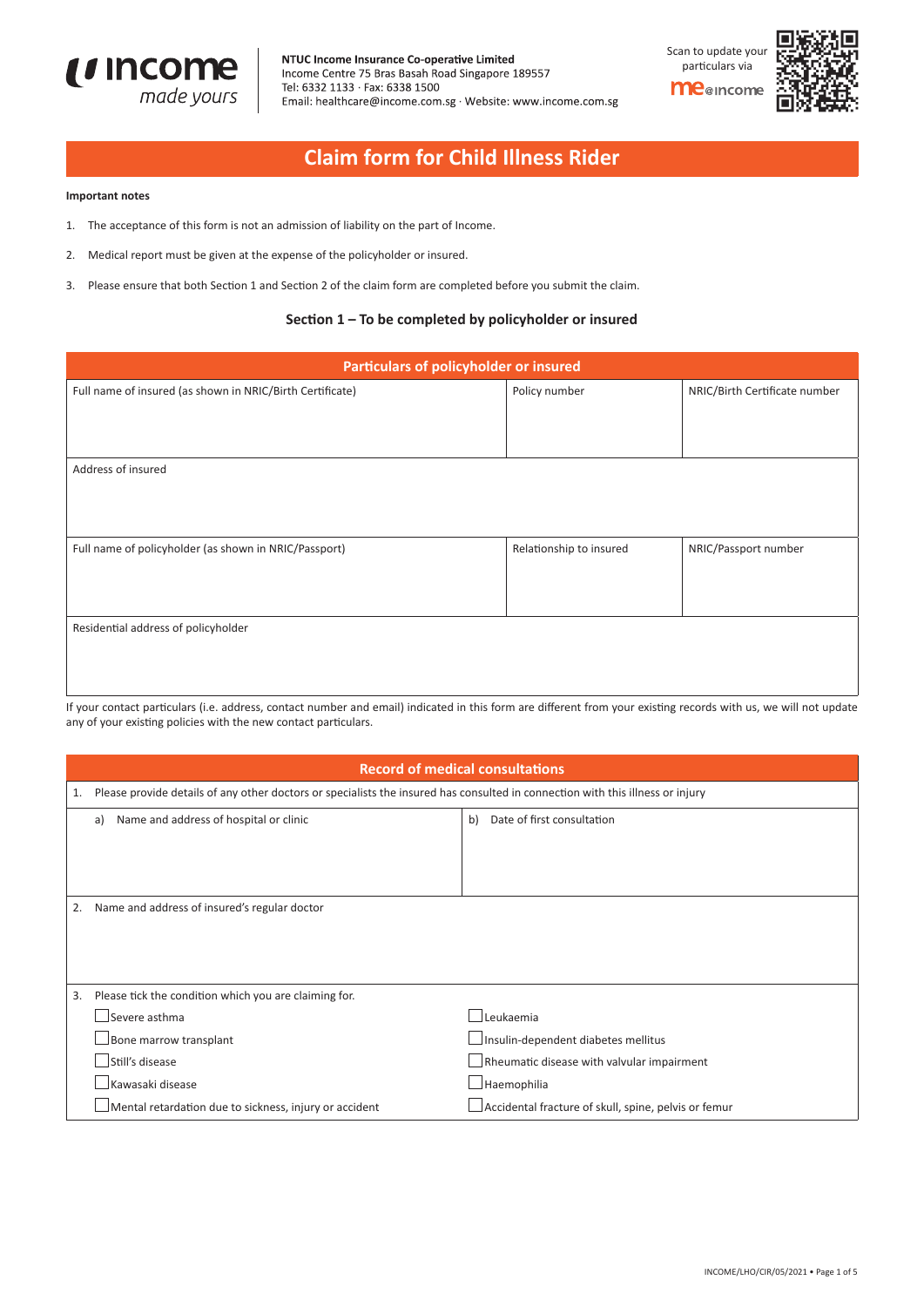### **Personal data use statement**

By providing the information and submitting this application or transaction, I/we consent and agree to NTUC Income Insurance Co-operative Limited ("Income"), its representatives, agents, relevant third parties, Income's appointed insurance intermediaries and their respective third party service providers and representatives (collectively "Income Parties") (referred to in Income's Privacy Policy at https://www.income.com.sg/privacy-policy) to collect, use, and disclose any personal data in this form or obtained from other sources, including existing personal data provided and any future updates, (collectively "personal data") for the purposes of processing and administering my/our insurance application or transaction, providing me/us with financial advice and/ or recommendation on products and services, managing my/our relationship and policies with Income including sending me/us corporate communications and notices on updates and servicing, research and data analytics, and in the manner and for the purposes described in Income's Privacy Policy.

Where the personal data of another person(s) (for example, personal data of the insured person, my family, employee, payee/payer or beneficiary) is provided by me/us (whether in this or subsequent submissions) or from other sources to Income Parties, I/we represent and warrant that:

• I/we have obtained their consent for the collection, disclosure and use of their personal data; and

• I am/we are authorised to give any authorisation, approval and consent on their behalf to collect, use or disclose, their personal data,

for the purposes as set out in this Personal Data Use Statement.

Please refer to Income's Privacy Policy for more information, including access and correction of my personal data and consent withdrawal.

### **Declaration and authorisation**

- 1. I cannot alter any of the wordings in this form. Any attempt to do so will have no effect.
- 2. I declare that the answers given in this form are true, correct and complete. I accept full responsibility for them, whether written by me or by anyone else on my behalf. I have not withheld any information.
- 3. I confirm that I understand and agree to the collection, use and disclosure of my personal data as stated in the "Personal Data Use Statement" above.
- 4. I confirm that I am authorised to disclose information (including personal information) about the insured if this claim is made on behalf of them.
- 5. For the purpose of administering and processing my claim, I authorise, consent and agree to:
	- a. The medical source, insurance office, reinsurer, organisation to release to Income any medical or relevant information to do with me or the insured; b. Income and its relevant third parties stated in Income's Privacy Policy to collect from, use and/or disclose to any medical source, insurance office, reinsurer, or organisation any medical or relevant information to do with me or the insured; and
	- c. Income or any of its approved medical examiners or laboratories to perform the necessary medical assessment and tests for Income to assess this claim.
- 6. I agree that a copy of the authorisation in this form is valid and binding as an original copy.
- 7. I understand that I must give Income all documents, authorisations or information required by Income to assess the claim. If I fail to co-operate with Income in administering and processing the claim, I am aware that the assessment of the claim may be delayed or Income may reject the claim.

Full name and signature of policyholder **NRIC** number of policyholder Date signed (dd/mm/yyyy)

Full name and signature of patient or insured person NRIC number of patient or insured person Date signed (dd/mm/yyyy) (If different from Policyholder and age above 21 years)

*Please ensure that "Attending Physician's Statement for Child Illness Rider" on the next page is completed.*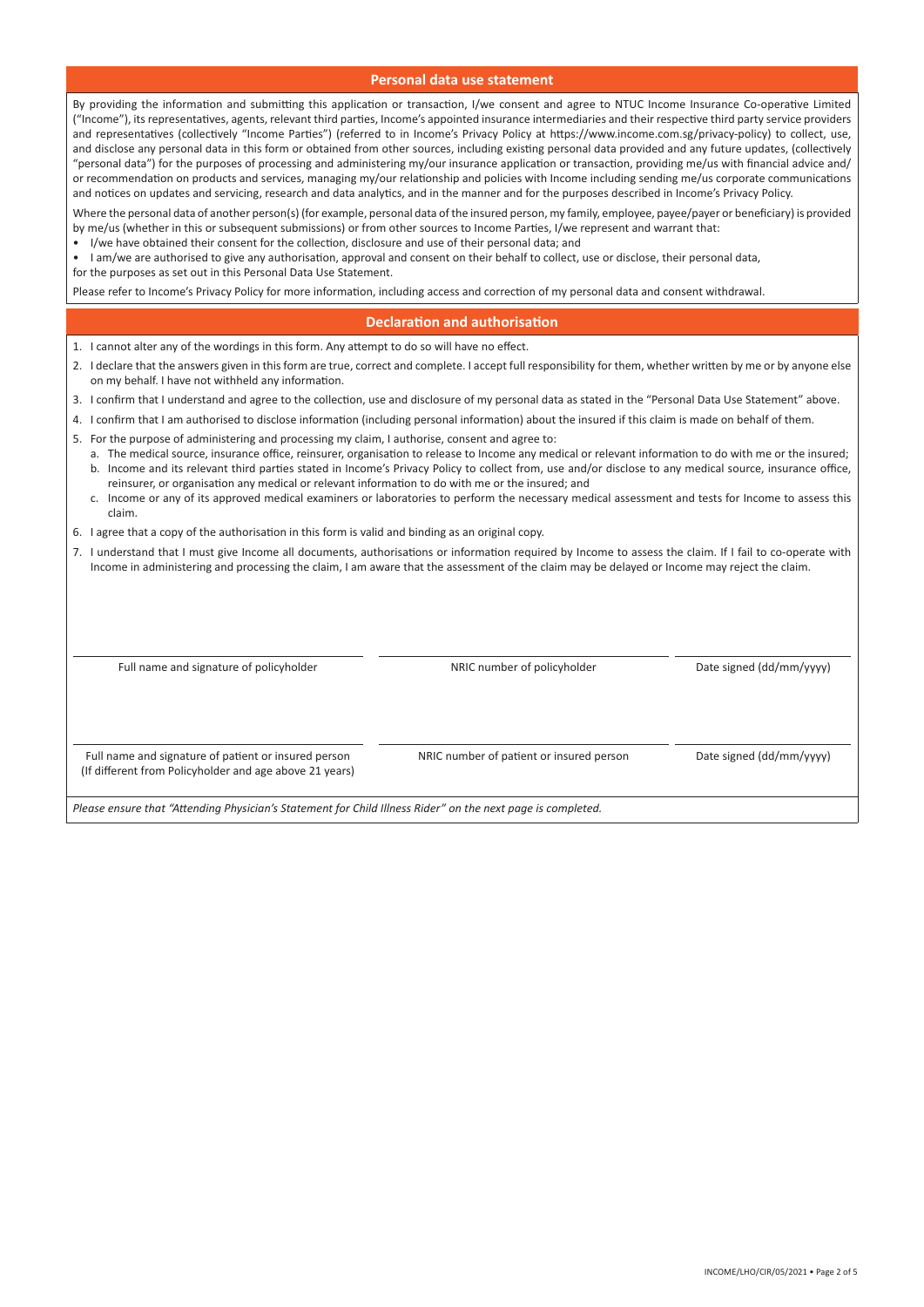

# **Attending Physician's Statement for Child Illness Rider**

### **Section 2 – To be completed by the attending doctor**

**Part 1: General Information**

1. Are you the patient's usual medical doctor? If 'Yes', over what period do your records extend to?

2. When did the patient first consult you for this condition?

3. When you first saw the patient, what were the symptoms presented and how long did they last? Please state the date that the symptoms began.

4. In your opinion, how long has the patient been having these symptoms? Please provide reasons.

5. Did the patient consult any other doctors for these symptoms before consulting you?

6. What is the diagnosis? Please provide full details of the diagnosis, including the date of diagnosis.

7. When did the patient or the parent first become aware of the condition?

## **Part 2: Details of child's illness (Please fill in the appropriate section.)**

#### **1. Severe asthma**

| a) | Has there been a history of status asthmaticus within the past two years?                  | l Yes      | N <sub>0</sub> |
|----|--------------------------------------------------------------------------------------------|------------|----------------|
| b) | Did the patient exhibit significant and continuous reduction in exercise tolerance?        | <b>Yes</b> | N <sub>0</sub> |
| c) | Were there chest deformities resulting from chronic hyperinflation?                        | l Yes      | N <sub>0</sub> |
| d) | Was there a need for medically prescribed oxygen therapy at home?                          | l Yes      | $1$ No         |
| e) | Was the patient on continuous daily use of oral corticosteriods (for at least six months)? | l Yes      | N <sub>0</sub> |

**2. Leukaemia**

a) Please provide details of any chemotherapy or radiotherapy treatment provided, including the dates and type of treatment provided.

b) Please provide details of all investigations performed.

#### **3. Bone-marrow transplant**

| a) | What is the underlying condition for which the patient needs a bone-marrow transplant?                                                                                                                                                                                                                                   |            |  |
|----|--------------------------------------------------------------------------------------------------------------------------------------------------------------------------------------------------------------------------------------------------------------------------------------------------------------------------|------------|--|
| b) | Has the patient had a bone-marrow transplant?<br>If 'Yes', please provide the date of the transplant and the name of the hospital where the transplant was performed.                                                                                                                                                    | <b>Yes</b> |  |
| C) | If the patient has not had a bone-marrow transplant, has the patient been confirmed as accepted on the official waiting list of<br>the medical or health authorities in Singapore for a transplant, as a recipient?<br>If 'Yes', please provide the date and the details where the patient was placed on a waiting list. | l Yes      |  |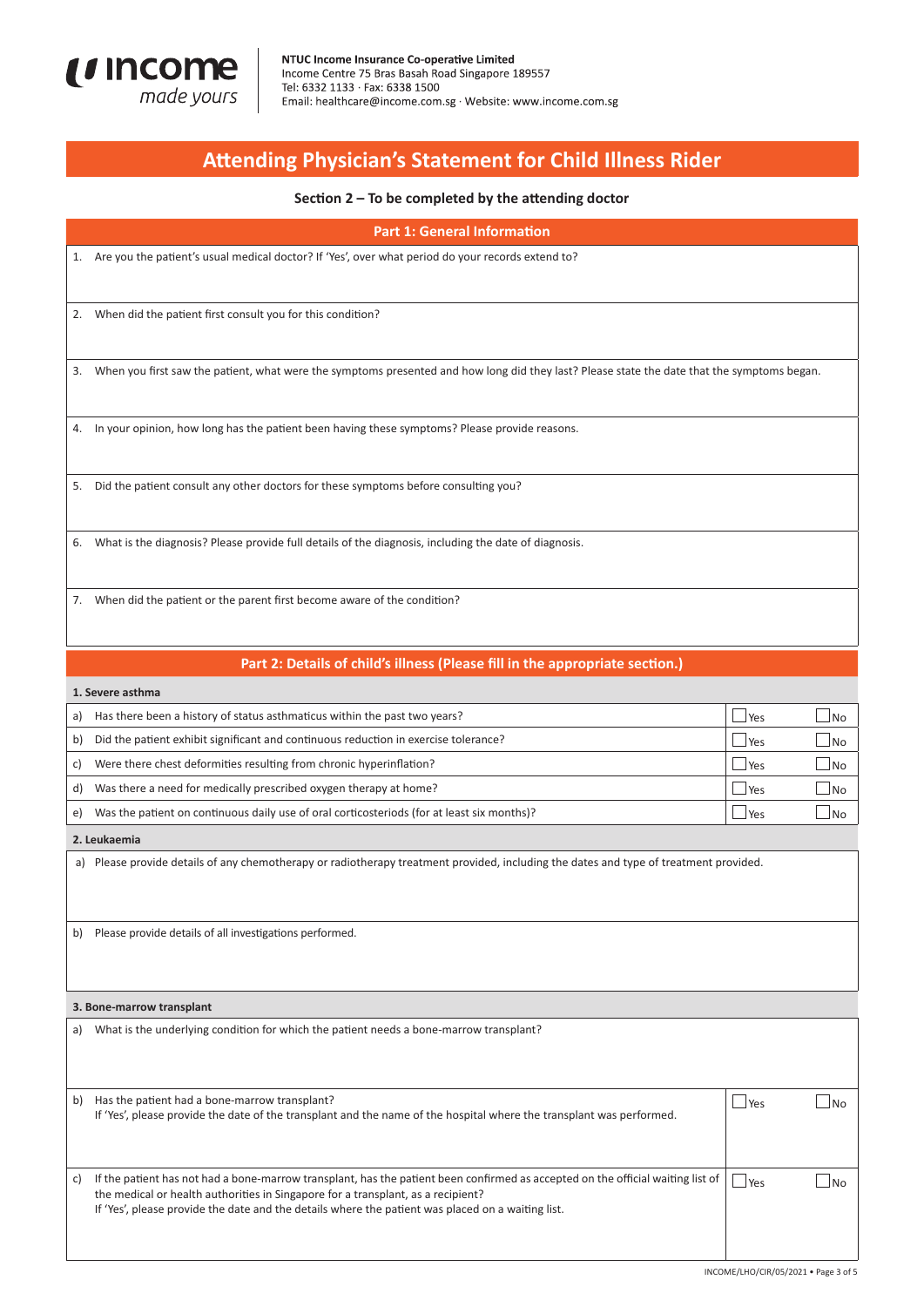|    | 4. Insulin-dependent diabetes mellitus                                                                                                                                                                       |            |                     |  |
|----|--------------------------------------------------------------------------------------------------------------------------------------------------------------------------------------------------------------|------------|---------------------|--|
| a) | Was the presence of severe diabetes mellitus characterised by:                                                                                                                                               |            |                     |  |
|    | loss of plasma insulin levels;<br>i.                                                                                                                                                                         | $\Box$ Yes | N <sub>o</sub>      |  |
|    | episodic ketoacidosis?<br>ii.                                                                                                                                                                                | <b>Yes</b> | <b>No</b>           |  |
| b) | Please give details if the patient is insulin-dependent and enclose a copy of the blood and urine test results.                                                                                              |            |                     |  |
|    |                                                                                                                                                                                                              |            |                     |  |
| c) | Was there evidence of decreasing C-peptide? Please provide details.                                                                                                                                          |            |                     |  |
|    |                                                                                                                                                                                                              |            |                     |  |
|    |                                                                                                                                                                                                              |            |                     |  |
| d) | Please give details of all investigations done and treatment prescribed.                                                                                                                                     |            |                     |  |
|    |                                                                                                                                                                                                              |            |                     |  |
|    |                                                                                                                                                                                                              |            |                     |  |
|    | 5. Rheumatic disease with valvular impairment                                                                                                                                                                |            |                     |  |
| a) | Was there impairment or damage to one or more heart valves and was this supported by an echocardiogram?                                                                                                      | <b>Yes</b> | $\sim$<br><b>No</b> |  |
| b) | Was there evidence of a history of rheumatic fever?                                                                                                                                                          | Yes        | - 1<br>No           |  |
| C) | Please give details of any group-A streptococcus infection with supporting evidence.                                                                                                                         |            |                     |  |
|    |                                                                                                                                                                                                              |            |                     |  |
|    |                                                                                                                                                                                                              |            |                     |  |
| d) | Please provide details of all investigations carried out and enclose copies of the results of the echocardiogram and laboratory investigations.                                                              |            |                     |  |
|    |                                                                                                                                                                                                              |            |                     |  |
|    |                                                                                                                                                                                                              |            |                     |  |
|    | 6. Kawasaki disease                                                                                                                                                                                          |            |                     |  |
| a) | Was there cardiac involvement with dilation or aneurysm formation in coronary arteries which lasted at least six months after<br>the initial acute episode?                                                  | l Yes      | <b>No</b>           |  |
|    | If 'Yes', please provide details including the date it began and how long the coronary artery dilation or aneurysm formation lasted.<br>Please enclose copies of investigations carried out confirming this. |            |                     |  |
|    |                                                                                                                                                                                                              |            |                     |  |
|    |                                                                                                                                                                                                              |            |                     |  |
|    | 7. Haemophilia                                                                                                                                                                                               |            |                     |  |
| a) | Was the condition mild, moderate or severe?                                                                                                                                                                  |            |                     |  |
|    |                                                                                                                                                                                                              |            |                     |  |
|    |                                                                                                                                                                                                              |            |                     |  |
| b) | Was the clotting factor VIII less than 1%?                                                                                                                                                                   | <b>Yes</b> | <b>No</b>           |  |
| c) | Was the clotting factor IX less than 1%?                                                                                                                                                                     | Yes        | ×.<br>No            |  |
|    | 8. Still's disease                                                                                                                                                                                           |            |                     |  |
| a) | Does the patient show the features of Still's disease? Please provide details.                                                                                                                               |            |                     |  |
|    |                                                                                                                                                                                                              |            |                     |  |
|    |                                                                                                                                                                                                              |            |                     |  |
| b) | Does the patient need a knee or hip replacement? If 'Yes', please provide details.                                                                                                                           | l Yes      | <b>No</b>           |  |
|    |                                                                                                                                                                                                              |            |                     |  |
| C) | Please enclose copies of all laboratory test results, including blood-test results.                                                                                                                          |            |                     |  |
|    |                                                                                                                                                                                                              |            |                     |  |
|    | 9. Mental retardation due to sickness, injury or accident                                                                                                                                                    |            |                     |  |
| a) | Was the condition caused by sickness, injury or accident?<br>If the condition was due to injury or accident:                                                                                                 | $\Box$ Yes | <b>No</b>           |  |
| b) | please provide the date of the accident and give details of the circumstances leading to the injury or accident.<br>i.                                                                                       |            |                     |  |
|    |                                                                                                                                                                                                              |            |                     |  |
|    |                                                                                                                                                                                                              |            |                     |  |
|    | Were there any contributory factors leading to the injury or accident? (For example, the influence of alcohol or drugs, self-inflicted injury, etc.)<br>ii.                                                  |            |                     |  |
|    |                                                                                                                                                                                                              |            |                     |  |